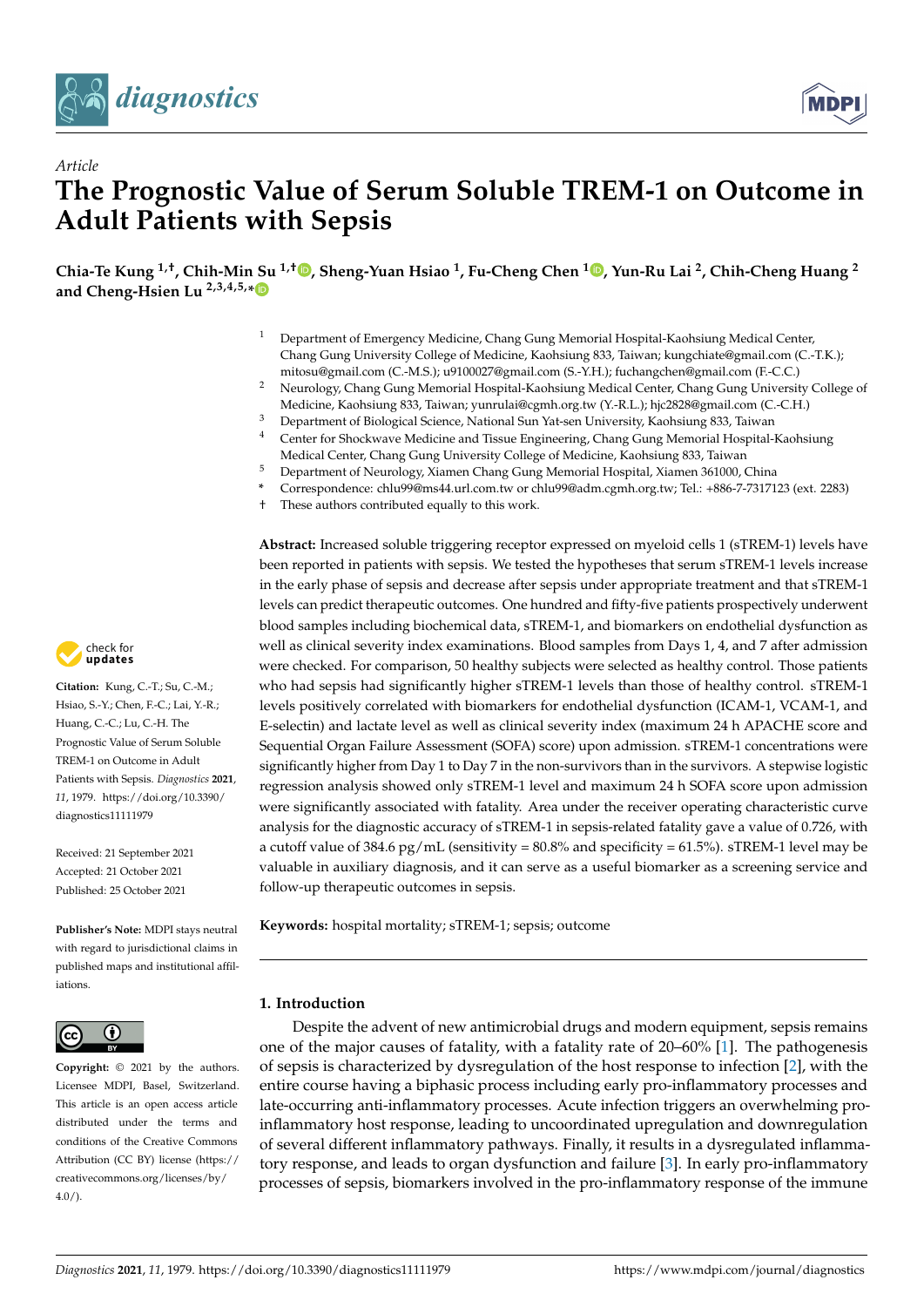system (e.g., triggering receptor expressed on myeloid cells 1 (TREM-1)), by way of regulating the neutrophil inflammatory responses, have an important effect on the acute host response to sepsis [\[4–](#page-10-3)[7\]](#page-10-4). TREM-1 is expressed on neutrophils and macrophages, regulates and amplifies the secretion of cytokine, and causes granulocyte differentiation and degranulation [\[8\]](#page-10-5). An animal study showed a reduction of inflammatory mediators and prolonged survival in mice with infection after blocking of TREM-1 signaling [\[9\]](#page-10-6). The value of the sTREM-1 level on assessment of sepsis and its severity has been widely explored [\[10](#page-10-7)[–13\]](#page-10-8). Although clinical studies have investigated the potential role of sTREM-1 on outcome, the results often showed different prognostic effectiveness [\[13](#page-10-8)[–23\]](#page-11-0). If blood samples taken from each patient could follow a standard pattern and temporal relationship rather than consisting of only one blood sample on admission, it would reduce variability and improve diagnostic accuracy to predict the prognoses.

According to our hypotheses, sTREM-1 levels are increased in the early phase of sepsis and decrease after sepsis under appropriate treatment, which includes resuscitation strategies and infection control, and sTREM-1 levels can predict therapeutic outcomes. Through this prospectively study, we aimed to study the relationship between serial sTREM-1 levels and therapeutic outcome in patients with sepsis.

# **2. Materials and Methods**

# *2.1. Study Design and Patient Selection*

This prospective study enrolled 155 nontraumatic patients aged  $\geq$ 18 years with sepsis in the emergency department (ED) from Kaohsiung Chang Gung Memorial Hospital, one of the most reputed medical centers in southern Taiwan. Diagnostic criteria for sepsis were in accordance with the third international consensus definitions for sepsis and septic shock (Sepsis-3) [\[2\]](#page-10-1). Septic shock was defined by a vasopressor agent to maintain a mean arterial pressure of  $\geq$ 65 mm Hg and serum lactate level of  $\geq$ 2 mmol/L (>18 mg/dL) without the condition of hypovolemia. Inclusion criteria included patients with sepsis as well as a Sequential Organ Failure Assessment (SOFA) score of ≥2 points. Exclusion criteria included (1) patients who had comorbidities that could affect the results (e.g., malignance that underwent chemotherapy) and (2) families signed a do-not-resuscitate order upon ED admission. In this study, 50 healthy volunteers without evidence of infection were enrolled as the healthy control. The Institutional Review Committees on Human Research in our hospital approved the study (protocol code: 103-5216B and date of approval 23 October 2014). All participants (patients or families) signed informed consent.

#### *2.2. Clinical Protocol*

Medical records were collected using standardized evaluation forms including the infection origin, administration of antimicrobial agents, various organ dysfunctions, vasoactive agent supplementation, and ventilator support or not. The clinical scale for disease severity and organ malfunction including Acute Physiology and Chronic Health Evaluation (APACHE) II score, and the SOFA score to identify organ failure, was evaluated within the first 24 h in the emergency department (ED). In our institutional, an infectious disease expert is routinely consulted to choose an appropriate antimicrobial regimen.

# *2.3. Collection and Processing of Basic Laboratory Tests*

Biochemical laboratory tests, lactate concentration, and biomarkers for infection, including C-reactive protein (CRP) and procalcitonin, were collected in accordance with well-established methods by our hospital's central laboratory [\[24](#page-11-1)[–26\]](#page-11-2).

# *2.4. Assay for the sTREM-1 and Biomarkers for Endothelial Dysfunction*

After enrollment, blood samples of serum sTREM-1 and biomarkers for endothelial dysfunction, including ICAM-1, VCAM-1, E-selectin, and P-selectin, were collected on Day 1 as well as on Day 4 and Day 7. All serum samples were collected after centrifugation, isolated, and stored at  $-80$  °C in multiple aliquots. Biomarkers were assayed using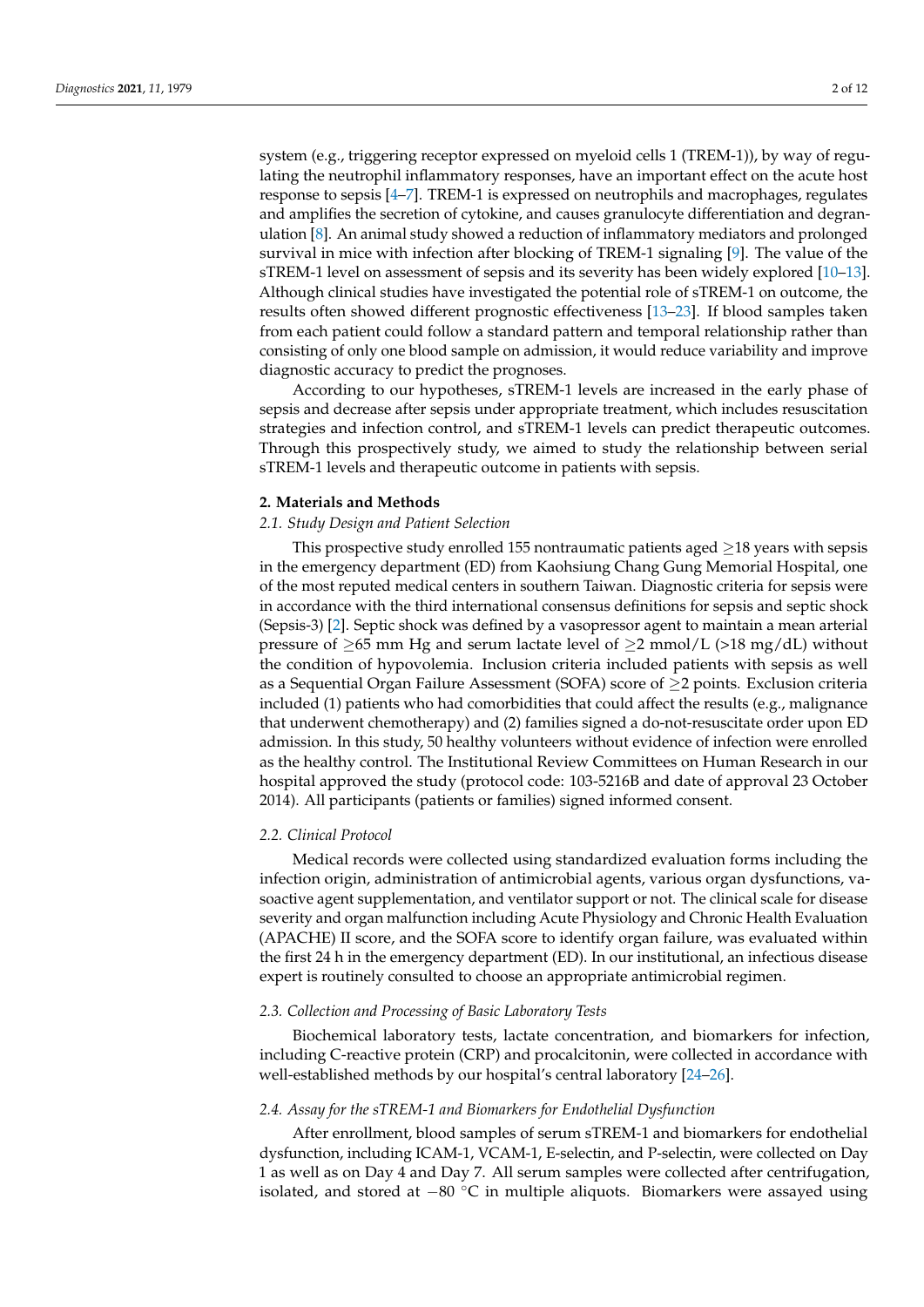commercially available ELISA (R & D Systems, Minneapolis, MN, USA). The detailed methodology was described in a previously study [\[26\]](#page-11-2).

# *2.5. Outcome Analysis*

Patients were classified into survivors and non-survivors in accordance with 28-day in-hospital survival status. Furthermore, we evaluated the prediction ability of TREM-1 (Day 1) in organ dysfunction presented in the first 48 h of admission. Acute kidney injury (AKI) was defined according to KDIGO guidelines [\[27\]](#page-11-3). Intubation and ventilator usage after sepsis-related respiratory failure was also recorded.

#### *2.6. Statistical Analysis*

Continuous variables were expressed as the mean  $\pm$  standard deviation (SD). Pearson correlation analysis was to evaluate the relationships between clinical severity scales and the biomarkers in patients with sepsis upon admission. Repeated measurements of analysis of variance (ANOVA) was used to compare the serial changes of sTREM-1 between survivors and non-survivors at 3 different periods (Days 1, 4, and 7). Stepwise logistic regression was used to explore the significant variables on therapeutic outcomes. Receiver operating characteristic (ROC) curves were used to evaluate the diagnostic accuracy for potential risk factors for sepsis-related fatality. All these analyses were performed using SPSS for Windows, version 18.

#### **3. Results**

# *3.1. Characteristics of Patients and Healthy Control*

There were 155 patients and 50 healthy controls enrolled in the present study (Table [1\)](#page-2-0). The mean age of patients was 64.5 (SD, 13.8) years, and the 28-day fatality rate was 18.7% (29/155). Demographic data including age, sex, and underlying diseases did not show statistically significant differences between the two groups. Both WBC counts and CRP levels were higher in the sepsis group, while platelet and Hb levels were lower in the sepsis group. Moreover, serum sTREM-1 levels were significantly higher in the sepsis group than in the healthy control group  $(496.5 \pm 382.3 \text{ vs. } 60.4 \pm 44.8; p < 0.001)$ .

<span id="page-2-0"></span>**Table 1.** Baseline characteristics of patients and control subjects.

|                                 | Control          | <b>Study Patients</b> | $p$ -Value  |
|---------------------------------|------------------|-----------------------|-------------|
|                                 | $n = 50$         | $n = 155$             |             |
| Age (mean $\pm$ SD)             | $56.4 \pm 12.0$  | $64.5 \pm 13.8$       | NS.         |
| Gender (male%)                  | 52.9             | 66.5                  | NS.         |
| Underlying disease (%)          |                  |                       |             |
| Diabetes mellitus               | 33.4             | 37.4                  | NS.         |
| Hypertension                    | 46.5             | 49.7                  | <b>NS</b>   |
| Coronary artery disease         | 8.7              | 9.0                   | NS.         |
| Laboratory data (mean $\pm$ SD) |                  |                       |             |
| White blood cell $(10^9/L)$     | $5.6 \pm 1.6$    | $16.1 \pm 10.6$       | $< 0.001$ * |
| Platelet $(10^4$ /L)            | $223.7 \pm 61.9$ | $182.3 \pm 96.6$      | $< 0.001$ * |
| Hemoglobin $(mg/dL)$            | $14.3 \pm 1.9$   | $11.8 \pm 2.4$        | $< 0.001$ * |
| C-reactive protein $(mg/L)$     | $1.4 \pm 1.3$    | $191.3 \pm 117.6$     | $< 0.001$ * |
| $sTREM-1$ ( $pg/mL$ )           | $60.4 \pm 44.8$  | $496.5 \pm 382.3$     | $< 0.001$ * |

Abbreviation: SD, standard deviation; NS, not significant; sTREM-1, soluble triggering receptor expressed on myeloid cells-1, \* *p* < 0.05.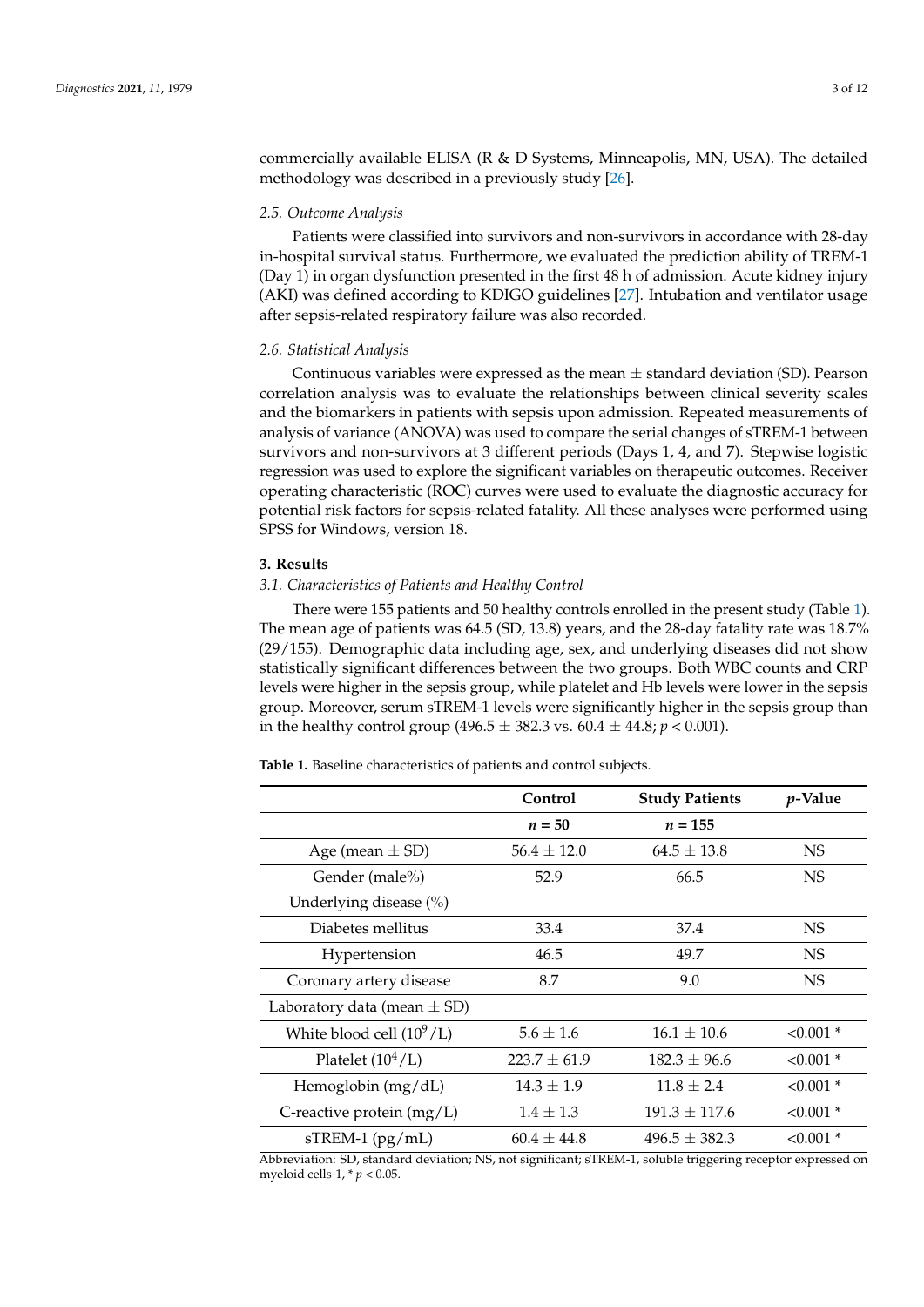# *3.2. Correlation Analysis between sTREM-1 and Biomarkers for Endothelial Dysfunction, and Clinical Severity Index*

The correlation analysis was explored to investigate the relationship between biomarkers, including sTREM-1 and biomarkers for endothelial dysfunction, and clinical severity indexes and is presented in Table [2](#page-3-0) and Figure [1.](#page-4-0) sTREM-1 level was significantly associated with ICAM-1 (r = 0.452, *p* < 0.001), VCAM-1 (r = 0.337, *p* < 0.001), E-selectin (r = 0.395, *p* < 0.001), P-selectin (r = 0.248, *p* = 0.003), lactate (r = 0.224, *p* = 0.009), maximum 24 h SOFA score ( $r = 0.340$ ,  $p < 0.001$ ), and the maximum 24 h APACHE score ( $r = 0.295$ ,  $p < 0.001$ ) upon admission.

<span id="page-3-0"></span>**Table 2.** Correlation analysis between sTREM-1 and biomarkers for endothelium dysfunction and clinical severity index.

|               |       | sTREM-1     |
|---------------|-------|-------------|
|               | r     | $p$ Value   |
| ICAM-1        | 0.452 | $< 0.001$ * |
| VCAM-1        | 0.337 | $< 0.001$ * |
| E-selectin    | 0.395 | $< 0.001$ * |
| P-selectin    | 0.248 | $0.003*$    |
| lactate       | 0.224 | $0.009*$    |
| <b>APACHE</b> | 0.295 | $< 0.001$ * |
| <b>SOFA</b>   | 0.340 | $< 0.001$ * |

Abbreviation: ICAM-1, intercellular adhesion molecule-1; VCAM-1, vascular cell adhesion molecule-1; APACHE, Acute Physiology and Chronic Health Evaluation; SOFA, Sequential Organ Failure Assessment; sTREM-1, soluble triggering receptor expressed on myeloid cells-1, \* *p* < 0.05.

#### *3.3. Comparison of the Characteristics between Survivors and Non-Survivors*

Clinical characteristics and laboratory data between the survival and non-survival groups are listed in Table [3.](#page-5-0) There were no statistically significant differences in age, sex, and underlying diseases between the two groups. The most common microorganisms were *Escherichia coli* (14.2%) in survival and *Klebsiella pneumoniae* (13.8%) in non-survival. The most common infection focus was urinary tract infection in survival and respiratory tract infection in non-survival. Those patients who were non-survivors had a significant higher respiratory failure rate within 24 h compared with the survivors  $(69.0\% \text{ vs. } 28.9\%, p < 0.001)$ . There were 100 patients who suffered from septic shock within 24 h after admission, accounting for 64.5% of patients, but there were no statistical differences between survivors and non-survivors (61.1% vs. 79.3%). Those patients who were non-survivors also had a significantly higher maximum 24 h APACHE II score and maximum 24 h SOFA score than those of the survivors  $(22.8 \pm 8.3 \text{ vs. } 18.5 \pm 6.9, p = 0.004; 8.4 \pm 3.5 \text{ vs. } 5.9 \pm 3.2,$ *p* < 0.001, respectively). Moreover, significantly higher lactate, sTREM-1, ICAM-1, and VCAM-1 levels and lower platelet counts were observed in non-survivors than in the survivors (44.6 ± 35.7 vs. 30.7 ± 23.2, *p* = 0.012; 732.4 ± 441.7 vs. 444.1 ± 348.8, *p* < 0.001; 1010.6 ± 638.2 vs. 701.0 ± 526.8, *p* = 0.02; 2746.7 ± 1517.0 vs. 1951.7 ± 1263.7, *p* = 0.004;  $150.5 \pm 74.5$  vs.  $189.7 \pm 99.9$ ,  $p = 0.049$ , respectively). However, there were no statistical differences in E-selectin and P-selectin levels between the two groups.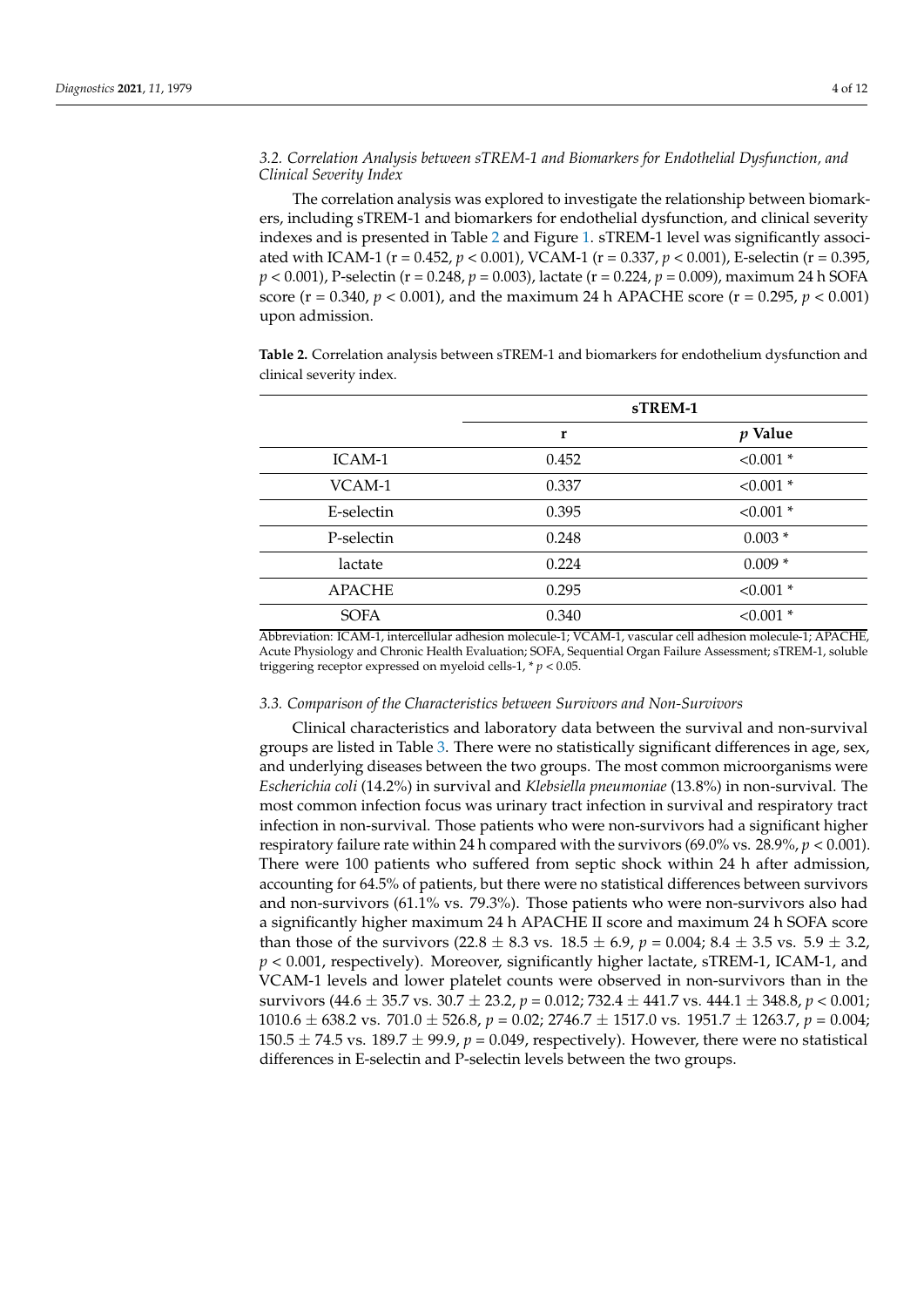<span id="page-4-0"></span>

**Figure 1. Figure 1.**  Scatterplot of serum sTREM-1 with other biomarkers and clinical sores. Scatterplot of serum sTREM-1 with other biomarkers and clinical sores.

**Table 3.** Characteristics of survivors and non-survivors of septic patients.

|                         | Survivors $(n = 126)$ | Non-Survivors $(n = 29)$ | $p$ -Value |
|-------------------------|-----------------------|--------------------------|------------|
| Age (mean $\pm$ SD)     | $64.0 \pm 13.9$       | $67.3 \pm 13.6$          | <b>NS</b>  |
| Female/Male             | 44/82                 | 8/21                     | <b>NS</b>  |
| Underlying disease (%)  |                       |                          |            |
| Diabetes mellitus       | 44(34.9%)             | $14(48.3\%)$             | <b>NS</b>  |
| Hypertension            | $64(50.8\%)$          | $13(44.8\%)$             | <b>NS</b>  |
| Liver cirrhosis         | $16(12.7\%)$          | $6(20.7\%)$              | <b>NS</b>  |
| Chronic lung disease    | $17(13.5\%)$          | $4(13.8\%)$              | <b>NS</b>  |
| Stroke                  | $21(16.7\%)$          | $6(20.7\%)$              | <b>NS</b>  |
| Coronary artery disease | $12(9.5\%)$           | $2(6.9\%)$               | <b>NS</b>  |
| Chronic renal disease   | $28(22.2\%)$          | $8(27.6\%)$              | <b>NS</b>  |
| Solid tumor             | $19(15.1\%)$          | $9(31.0\%)$              | <b>NS</b>  |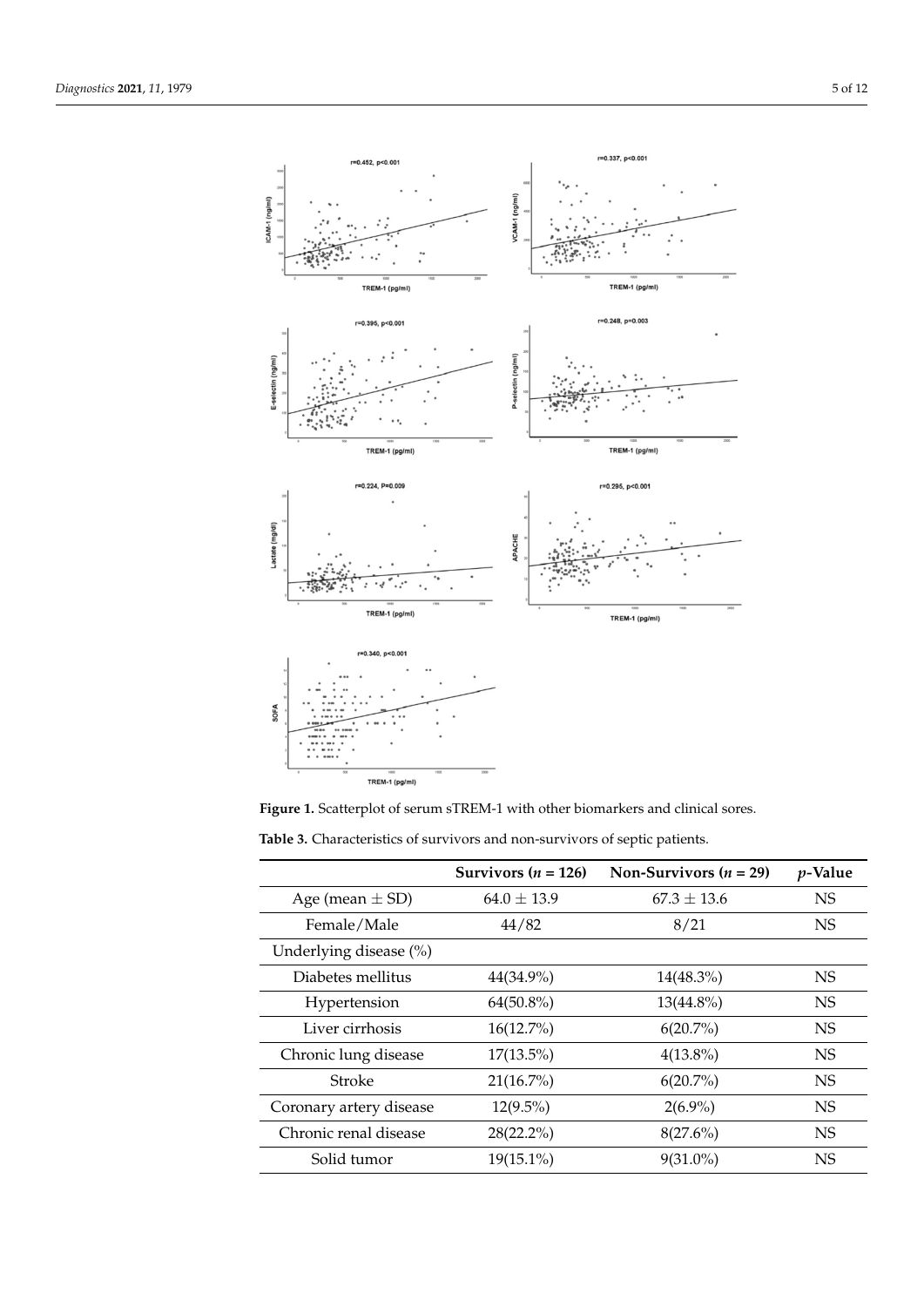<span id="page-5-0"></span>**Table 3.** *Cont.*

|                                                       | Survivors ( $n = 126$ ) | Non-Survivors ( $n = 29$ ) | $p$ -Value  |
|-------------------------------------------------------|-------------------------|----------------------------|-------------|
| Clinical presentation<br>(mean $\pm$ SD) <sup>a</sup> |                         |                            |             |
| Systolic blood pressure                               | $110.2 \pm 41.8$        | $108.3 \pm 39.8$           | NS          |
| Pulse rate                                            | $108.4 \pm 24.5$        | $112.8 \pm 30.0$           | <b>NS</b>   |
| Shock within 24 h                                     | $77(61.1\%)$            | 23(79.3%)                  | <b>NS</b>   |
| Respiratory failure<br>within 24 h                    | 36(28.9%)               | $20(69.0\%)$               | $< 0.001$ * |
| Disease severity index<br>$mean \pm SD$               |                         |                            |             |
| Maximum 24 h<br><b>APACHE II score</b>                | $18.5 \pm 6.9$          | $22.8 \pm 8.3$             | $0.004*$    |
| Maximum 24 h<br>SOFA score                            | $5.9 \pm 3.2$           | $8.4 \pm 3.5$              | $< 0.001$ * |
| Bacteremia                                            | 41(32.5%)               | $10(34.5\%)$               | <b>NS</b>   |
| Steroids use                                          | 36 (28.6%)              | 11 (37.9%)                 | <b>NS</b>   |
| Inotropic agents use                                  | 42 (33.3%)              | 12 (41.3%)                 | <b>NS</b>   |
| Inappropiate initial<br>antibiotics                   | 12 (9.5%)               | $2(6.9\%)$                 | <b>NS</b>   |
| Laboratory data<br>(mean $\pm$ SD) <sup>a</sup>       |                         |                            |             |
| White blood cell count<br>$(10^9/L)$                  | $15.2 \pm 9.9$          | $19.8 \pm 12.8$            | <b>NS</b>   |
| Neutrophil (%)                                        | $80.8 \pm 14.9$         | $79.2 \pm 17.1$            | <b>NS</b>   |
| Hemoglobin (mg/dL)                                    | $11.9 \pm 2.2$          | $11.6 \pm 3.0$             | NS          |
| Platelet counts $(10^4/L)$                            | $189.7 \pm 99.9$        | $150.5 \pm 74.5$           | 0.050       |
| C-reactive protein<br>(mg/L)                          | $195.5 \pm 119.5$       | $172.9 \pm 109.1$          | NS          |
| Lactate (mg/dL)                                       | $30.7 \pm 23.2$         | $44.6 \pm 35.7$            | $0.012*$    |
| Creatinine (mg/dL)                                    | $2.35\pm2.18$           | $3.03\pm3.73$              | $_{\rm NS}$ |
| T-bilirubin (mg/dL)                                   | $1.86 \pm 2.40$         | $2.85 \pm 3.50$            | NS          |
| sTREM-1 (pg/mL)                                       | $444.1 \pm 348.8$       | $732.4 \pm 441.7$          | $< 0.001$ * |
| $ICAM-1$ (ng/mL)                                      | $701.0 \pm 526.8$       | $1010.6 \pm 638.2$         | $0.020*$    |
| VACM-1 $(ng/mL)$                                      | $1951.7 \pm 1263.7$     | $2746.7 \pm 1517.0$        | $0.004*$    |
| E-selectin $(ng/mL)$                                  | $158.7\pm110.0$         | $200.0 \pm 124.4$          | <b>NS</b>   |
| P-selectin $(ng/mL)$                                  | $92.2 \pm 28.8$         | $101.0 \pm 44.2$           | <b>NS</b>   |

Abbreviation: SD, standard deviation; APACHE, Acute Physiology and Chronic Health Evaluation; SOFA, Sequential Organ Failure Assessment; sTREM-1, soluble triggering receptor expressed on myeloid cells-1; ICAM-1, intercellular adhesion molecule-1; VCAM-1, vascular cell adhesion molecule-1; NS, not significant, \* *p* < 0.05. <sup>a</sup> The values of BP, heart rate and nontarget laboratory parameters were obtained at the triage and first time of evaluation.

# *3.4. Serial Changes of Serum sTREM-1 Level between Survivor and Non-Survivors*

Serial sTREM-1 levels were monitored in patients with sepsis between survivors and non-survivors on Days 1, 4, and 7 and are presented in Figure [2.](#page-6-0) sTREM-1 levels initially increase during sepsis and decrease after sepsis under appropriate control. Non-survivors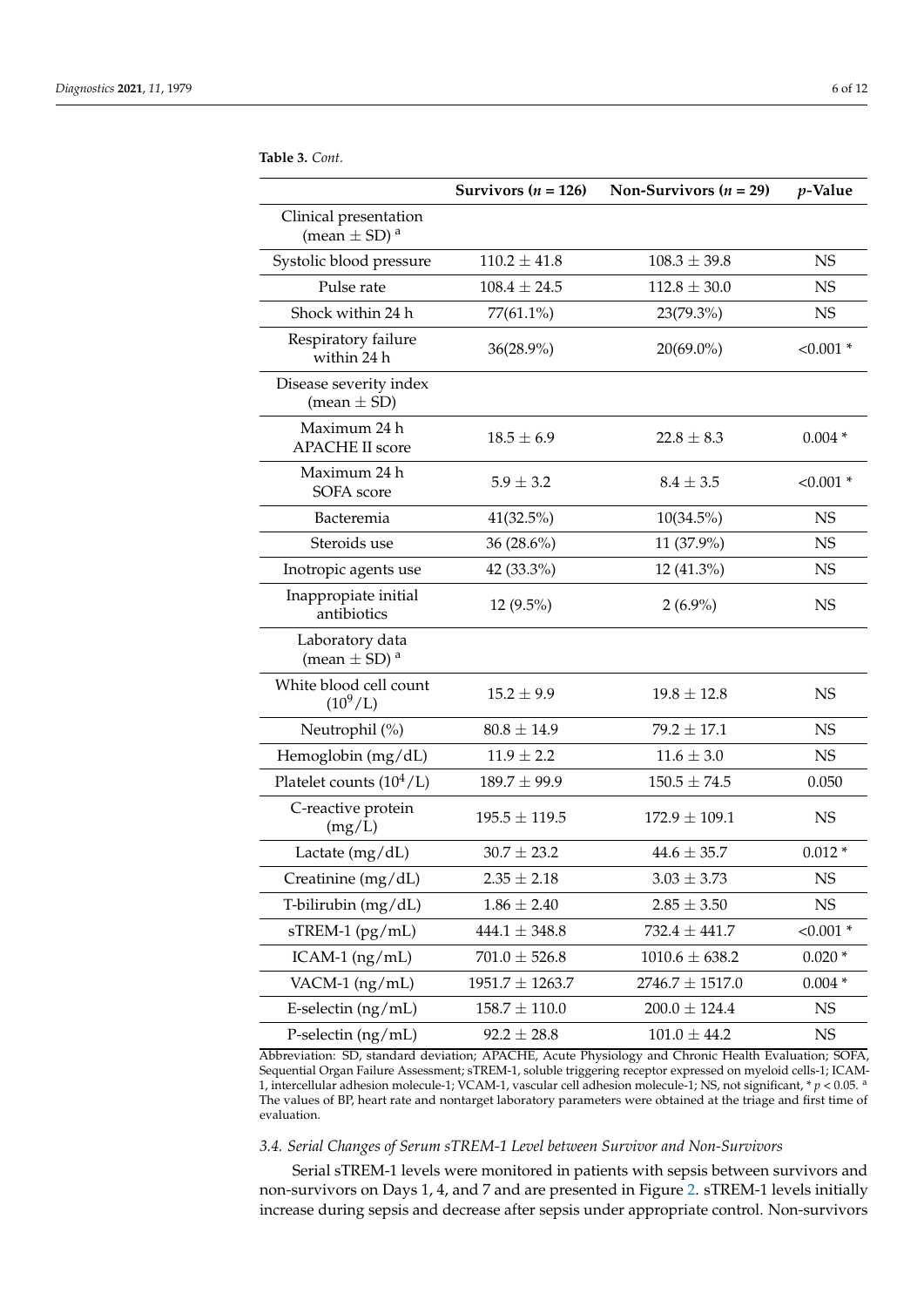showed significantly higher sTREM-1 concentrations than did survivors on Day 1, Day 4, showed significantly higher sTREM-1 concentrations than did survivors on Day 1, Day 4, and Day 7. Additionally, repeated measurements ANOVA demonstrated that sTREM-1 and Day 7. Additionally, repeated measurements ANOVA demonstrated that sTREM-1 levels between survivors and non-survivors at three different periods (Day 1, 4, and 7) levels between survivors and non-survivors at three different periods (Day 1, 4, and 7) were significantly different (*p* = 0.018). were significantly different (*p* = 0.018).

<span id="page-6-0"></span>

Figure 2. Comparison of serum sTREM-1 level between survivors and non-survivors on differdays. ent days.

# *3.5. Prognostic Value of Biomarkers and Clinical Severity Scores on Outcome 3.5. Prognostic Value of Biomarkers and Clinical Severity Scores on Outcome*

Inc. baseline variables on Day 1 showed several significantly different variables between the two groups (survivors and non-survivors), including lactate, sTREM-1, ICAMtween the two groups (survivors and non-survivors), including lactate, sTREM-1, ICAM-1, and VCAM-1, APACHE II, and SOFA scores on univariate analysis. These statistically 1, and VCAM-1, APACHE II, and SOFA scores on univariate analysis. These statistically significant variables were put into a stepwise logistic regression analysis model, and the results showed that only sTREM-1( $p = 0.028$ ) and maximum 24 h SOFA score ( $p = 0.042$ ) The baseline variables on Day 1 showed several significantly different variables upon admission were independently associated with sepsis-related fatality (Table [4\)](#page-7-0). Any increase of 1 pg/mL in sTREM-1 will increase the fatality rate by 0.1%. The AUCs for sTREM-1 and SOFA score were 0.726 (95% CI: 0.613–0.838) and 0.705 (95% CI: 0.602–0.808), respectively (Figure [3\)](#page-7-1). The cutoff values for diagnostic accuracy in presence of fatality were 384.6 pg/mL (sensitivity =  $80.8\%$  and specificity =  $61.5\%$ ) and  $6.5$  (sensitivity =  $69\%$ and specificity  $= 63.5\%$ ), respectively.

We also evaluated the predictive ability of 28-days mortality by the drop percentage of sTREM-1 between Day 1 to Day 4 and Day 1 to Day 7 with the ROC curves analysis. The AUCs of sTREM-1 were only 0.403 (95% C.I. 0.242~ 0.564, *p* = 0.207) for Day 1 to Day 4 and 0.559 (95% C.I. 0.395~0.723,  $p = 0.469$ ) for Day 1 to Day 7. The results were poor and were not better then single sTREM-1 data.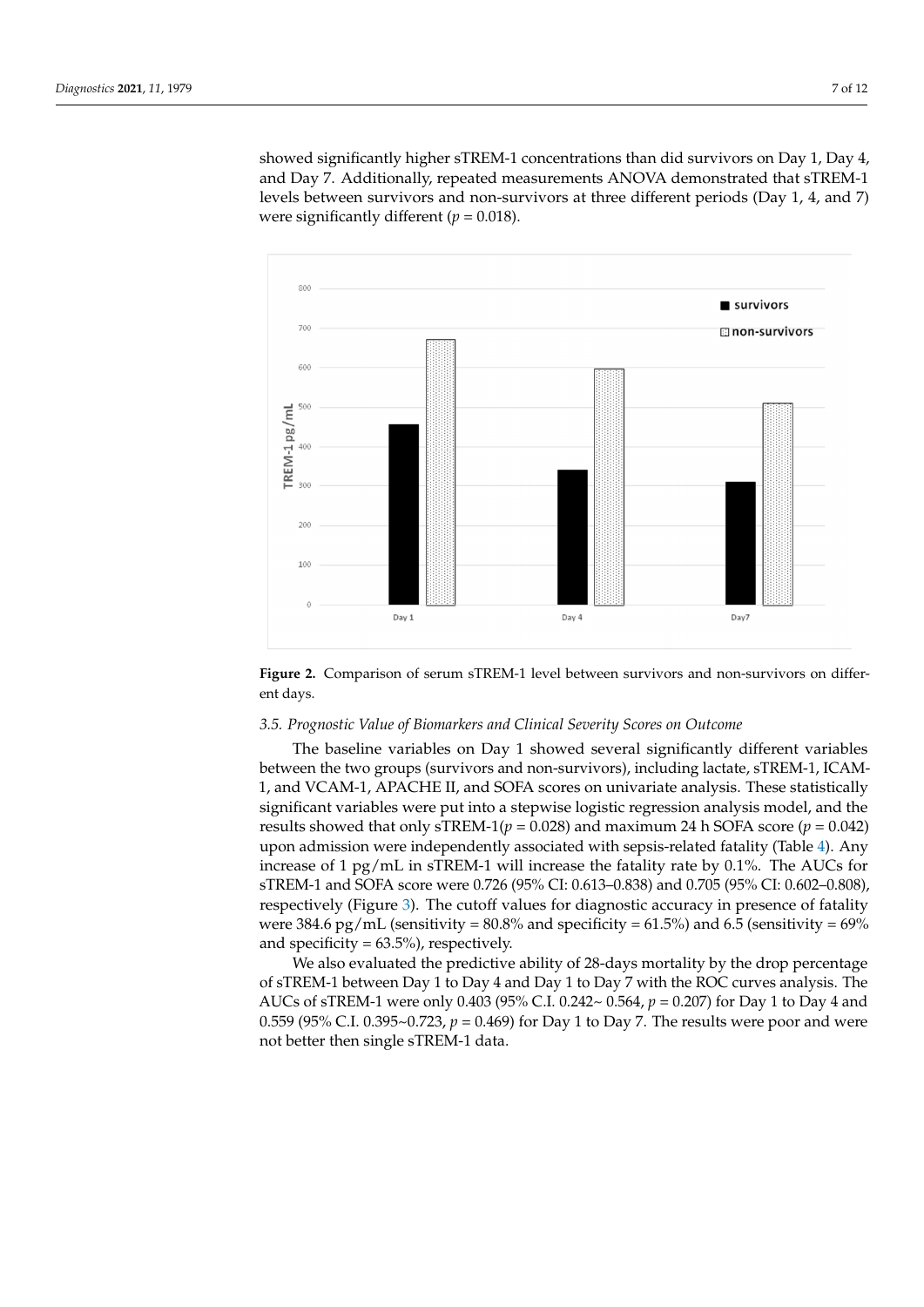|               | <b>AUC</b> | (95% Confidence Interval) | <b>Cut off Point</b> | Sensitivity | Specificity |
|---------------|------------|---------------------------|----------------------|-------------|-------------|
| TREM-1        | $0.726*$   | $0.613 - 0.838$           | $384.6$ pg/mL        | 0.808       | 0.615       |
| ICAM-1        | $0.635*$   | $0.510 - 0.759$           | $597$ ng/mL          | 0.615       | 0.550       |
| VCAM-1        | $0.655*$   | $0.535 - 0.774$           | $1960 \text{ ng/mL}$ | 0.654       | 0.631       |
| Lactate       | $0.644*$   | $0.535 - 0.752$           | $2 \text{ mg/dL}$    | 0.857       | 0.325       |
| <b>SOFA</b>   | $0.705*$   | $0.602 - 0.808$           | 6.5                  | 0.690       | 0.635       |
| <b>APACHE</b> | $0.658*$   | $0.548 - 0.769$           | 17.5                 | 0.793       | 0.492       |

<span id="page-7-0"></span>Table 4. ROC curve analysis of different biomarkers or score in predicting sepsis-related fatality.

Abbreviation: sTREM-1, soluble triggering receptor expressed on myeloid cells-1; ICAM-1, intercellular adhesion molecule-1; VCAM-1, vascular cell adhesion molecule-1; APACHE, Acute Physiology and Chronic Health Evaluation; SOFA, Sequential Organ Failure Assessment,  $* p < 0.05$ .

<span id="page-7-1"></span>

**Figure 3.** ROC curve of sTREM-1 in predicting sepsis related mortality. **Figure 3.** ROC curve of sTREM-1 in predicting sepsis related mortality.

# *3.6. Predictive Ability of sTREM-1 for Septic Shock, Organ Dysfunction, and Bacteremia*

The potential predictive ability of sTREM-1 for septic shock, acute kidney injury, mechanical ventilation, and bacteremia in patients with sepsis is listed in Table 5. sTREM-1 was significantly higher in the bacteremia group than in the nonbacteremia patients  $(p = 0.023)$ . There was no significant difference in sTREM-1 levels between those in the  $\Lambda$ VI were poor and the results were  $\Lambda$ VI were use also no attributed difference in predicting septic shock and respiratory failure between the two groups. AKI group and those in the non-AKI group. There were also no statistical differences in

<span id="page-7-2"></span>

|                        | <b>Case Numbers</b> | <b>TREM-1 Level</b> |                   |                | 95% Confidence |                 |
|------------------------|---------------------|---------------------|-------------------|----------------|----------------|-----------------|
|                        | (n)                 | <b>Present</b>      | Absent            | <i>v</i> Value | <b>AUC</b>     | Interval        |
| Bacteremia             | 51                  | $613.9 \pm 464.3$   | $439.1 \pm 332.4$ | $0.023*$       | 0.593          | $0.491 - 0.696$ |
| AKI                    | 59                  | $557.7 \pm 362.7$   | $460.5 \pm 390.9$ | NS             | $0.620*$       | $0.526 - 0.714$ |
| Septic shock           | 100                 | $536.8 \pm 401.4$   | $419.2 \pm 333.0$ | <b>NS</b>      | 0.587          | $0.491 - 0.682$ |
| Respiratory<br>failure | 56                  | $552.5 \pm 411.7$   | $463.5 \pm 362.2$ | NS             | 0.567          | $0.468 - 0.666$ |

*3.6. Predictive Ability of sTREM-1 for Septic Shock, Organ Dysfunction, and Bacteremia*  **Table 5.** sTREM-1 in predicting different organ dysfunction.

Abbreviation: sTREM-1, soluble triggering receptor expressed on myeloid cells-1; AKI, acute kidney injury; AUC, area under curve; NS: not significant; \* *p* < 0.05.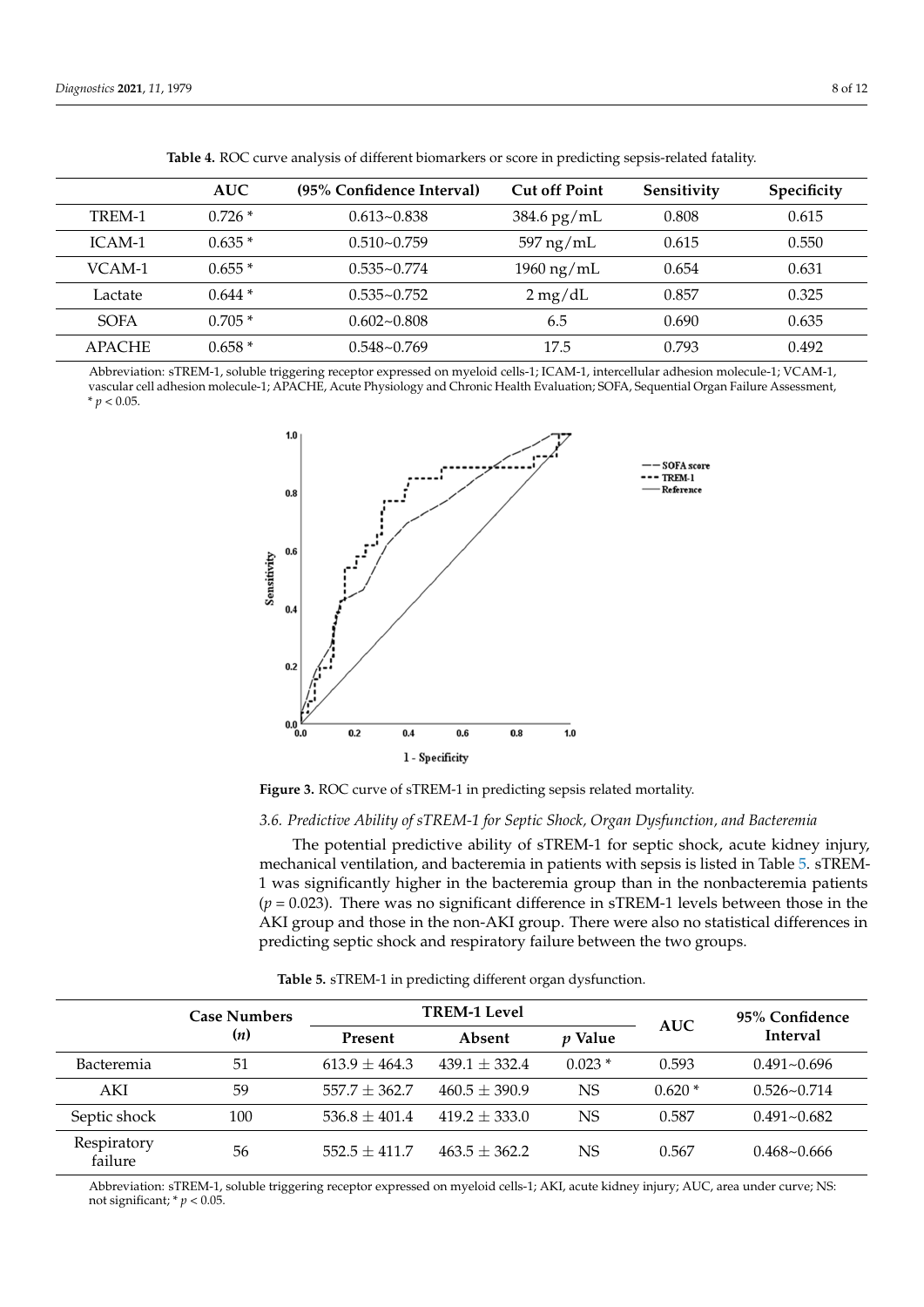# **4. Discussion**

### *4.1. Major Findings*

Our study investigated serial sTREM-1 levels during the acute phase of sepsis and confirmed the hypotheses that sTREM-1 levels increase in the early phase of sepsis and decrease after antimicrobial therapy and that sTREM-1 levels on admission can predict treatment outcomes. In addition, the sTREM-1 level is positively correlated with biomarkers for endothelial dysfunction (ICAM-1, VCAM-1, and E-selectin) and lactate level, clinical severity index (the maximum 24 h APACHE score and maximum 24 h SOFA score) upon admission. Further, sTREM-1 could provide the diagnostic accuracy for sepsisrelated fatality (AUC = 0.726) with a cutoff value of 384.6 pg/mL (sensitivity =  $80.8\%$  and specificity =  $61.5\%$ ). Any increase of 1 pg/mL in the sTREM-1 level would increase the fatality rate by 0.1%.

#### *4.2. The Role of sTREM-1 Levels on Fatality*

Several biomarkers (e.g., CRP, procalcitonin, WBC and differential counts, lactate, and interleukin-6) had already been investigated for their role of sepsis-related fatality [\[28](#page-11-4)[,29\]](#page-11-5). Studies showed that sTREM-1 level was higher in the non-survivor than in the survivor during the early phase of sepsis [\[18](#page-10-9)[,19\]](#page-10-10), which is consistent with our study. Another study demonstrated that sTREM-1 can predict the 28-day sepsis-related fatality but its level did not correlate with clinical severity scores [\[15\]](#page-10-11). In contrast, our study also showed that the sTREM-1 level is positively correlated with clinical severity index (the maximum 24 h APACHE score and maximum 24 h SOFA score) upon admission. Another study showed that it is not sTREM-1 level at early stage on admission but progressive increases in serum sTREM-1 levels during hospitalization that are associated with an excess of fatality in patients with sepsis [\[20](#page-10-12)[,21\]](#page-10-13). On the other hand, several studies found that sTREM-1 level was significantly lower in the non-survivors than in the survivors during the acute phase of sepsis [\[13,](#page-10-8)[14\]](#page-10-14). Finally, one meta-analysis demonstrated that an elevated sTREM-1 level was associated with a higher risk of death in infection, with a relative risk of 2.54 [\[30\]](#page-11-6).

#### *4.3. Possible Mechanism in This Study*

There are several possible reasons to explain our observation. First, a higher sTREM-1 level on admission implies more severe cell and tissue damage by proteinases released from pathogens or necrotic cells, which contributes to a higher fatality rate. Second, sTREM-1 may have an anti-inflammatory effect [\[19\]](#page-10-10). The organs are overwhelmed by massive amounts of bacteria-produced endotoxins (e.g., lipopolysaccharide) in the late-occurring anti-inflammatory stage. The persistent excessive inflammatory response contributes to both continuous high expressions of membrane-bound TREM-1 and increased sTREM-1 levels. Third, sTREM-1 may also act as a pro-inflammatory mediator that produces an increased expression of endothelial dysfunction via a higher inflammatory state. Clinical study demonstrated that sTREM-1 acts in the trans-epithelial migration process of leukocytes and more specifically of monocytes through expression of selectin [\[31\]](#page-11-7). Another study supports the importance of sTREM-1 in sepsis, showing that the trans-epithelial migration of neutrophils and monocytes is increasing in sepsis and migrating neutrophils bind to sTREM-1 [\[32\]](#page-11-8).

Higher sTREM-1 levels are associated with endothelial dysfunction. Endothelial dysfunction reflects vasodilatation, hypotension with decreased perfusion, and eventually multiple organ dysfunction [\[33\]](#page-11-9). Our study showed that sTREM-1 concentration highly correlated with biomarkers for endothelium dysfunction (ICAM-1 and VCAM-1). These biomarkers are related to trans-endothelial migration of activated leukocytes to the endothelium and subsequent microvascular injury, subsequently leading to multiple organ failures during sepsis [\[33\]](#page-11-9). This increased expression of endothelial dysfunction contributes to worse outcomes in the non-survivors. Lastly, a previous study showed that serum sTREM-1 levels correlated with disease severity and independent risk factors associated with myocardial dysfunction in patients with sepsis [\[34\]](#page-11-10).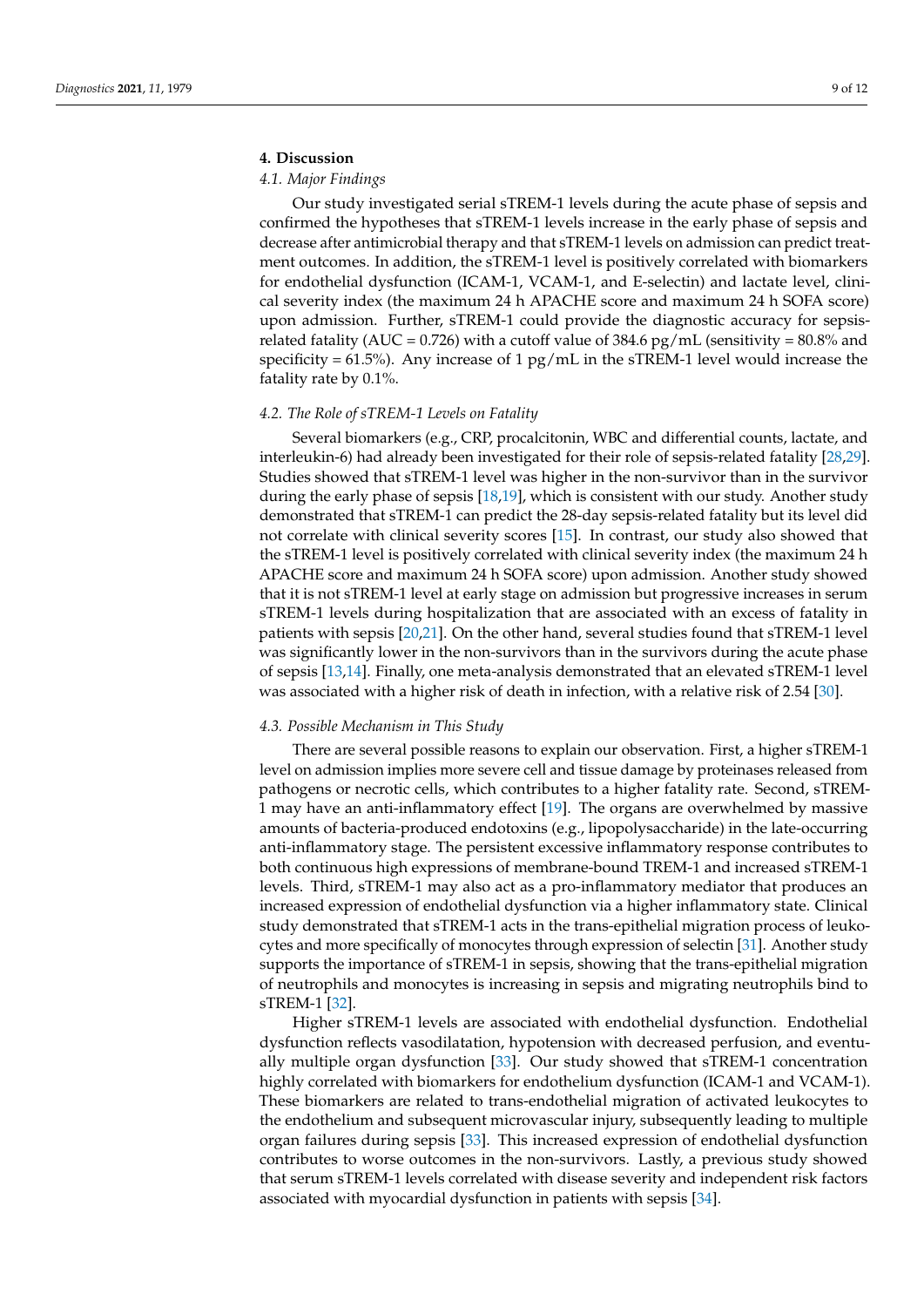In our study, we also found SOFA score and sTREM-1 levels upon admission were both significantly associated with sepsis-related fatality. SOFA score is based on six different scores, which included respiratory, cardiovascular, hepatic, coagulation, renal, and neurological systems. Therefore, the clinical use of SOFA score is more complicated than that of the sTREM-1 level. Although lactate was also a significant predictor on outcome, both sTREM-1 and SOFA scores were superior to lactate for outcome prediction in this study.

#### **5. Study Limitations**

The strength of this study had several limitations. First, the therapeutic strategy for sepsis (e.g., use of steroids or not, and antimicrobial agents) may be different based on the preference of the doctor. This may exist as a potential bias in the statistical analysis. Second, some of our patients enrolled in this study before the new sepsis definition had been revised, therefore, we reclassified these patients according to the new sepsis definition.

# **6. Conclusions**

Our study confirmed that sTREM-1 levels increase in the early phase of sepsis and decrease after sepsis under appropriate control and that sTREM-1 levels on admission can predict therapeutic outcomes. The sTREM-1 level may be valuable in auxiliary diagnosis, and it can serve as a useful biomarker as a screening service and follow-up therapeutic outcome in sepsis.

**Author Contributions:** C.-T.K. and C.-M.S. participated in the design of the study and drafted the manuscript. S.-Y.H., F.-C.C., Y.-R.L. and C.-C.H. participated in the sequence alignment and clinical evaluation of the patients. C.-H.L. conceived the study, participated in its design and coordination, and helped draft the manuscript. All authors have read and agreed to the published version of the manuscript.

**Funding:** This work was supported by grants from Chang Gung Memorial Hospital (Chang Gung Medical Research Project (grant numbers CMRPG8D1601/CMRPG8D1602/ CMRPG8D1603 and CMRPG8B0272)).

**Institutional Review Board Statement:** The study was conducted according to the guidelines of the Declaration of Helsinki, and approved by the Institutional Review Board of Chang Gung Medical Foundation (protocol code 103-5216B and date of approval 23 October 2014).

**Informed Consent Statement:** Informed consent was obtained from all subjects involved in the study. Written informed consent has been obtained from the patient(s) to publish this paper.

**Data Availability Statement:** The data presented in this study are available on request from the corresponding author. The data are not publicly available due to their containing information that could compromise the privacy of research participants.

**Acknowledgments:** This study was supported by grants from the Chang Gung Memorial Hospital Research Project (grant numbers CMRPG8D1601/CMRPG8D1602/CMRPG8D1603 and CM-RPG8F0671).

**Conflicts of Interest:** The authors declare no conflict of interest.

#### **Abbreviations**

TREM-1: triggering receptor expressed on myeloid cells 1; sTREM-1: soluble triggering receptor expressed on myeloid cells 1; ICAM1: intercellular adhesion molecule 1; VCAM1: vascular cell adhesion molecule 1; APACHE: Acute Physiology and Chronic Health Evaluation; SOFA: Sequential Organ Failure Assessment; ED: emergency department; CRP: C-reactive protein; AKI: acute kidney injury; KDIGO: Kidney Disease: Improving Global Outcomes; sCr: serum creatinine.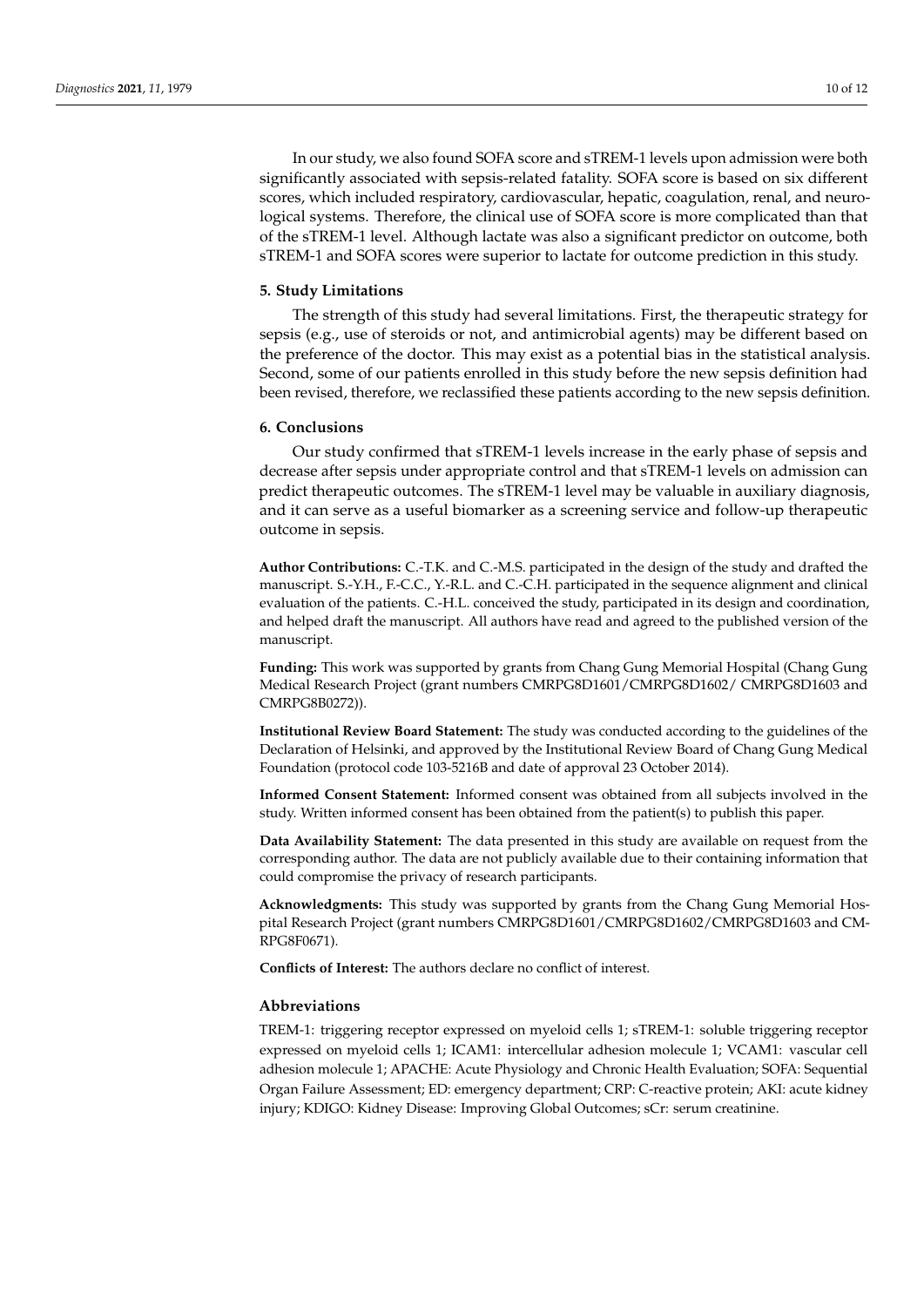# **References**

- <span id="page-10-0"></span>1. Stevenson, E.K.; Rubenstein, A.R.; Radin, G.T.; Wiener, R.S.; Walkey, A.J. Two decades of mortality trends among patients with severe sepsis: A comparative meta-analysis. *Crit. Care. Med.* **2014**, *42*, 625. [\[CrossRef\]](http://doi.org/10.1097/CCM.0000000000000026) [\[PubMed\]](http://www.ncbi.nlm.nih.gov/pubmed/24201173)
- <span id="page-10-1"></span>2. Singer, M.; Deutschman, C.S.; Seymour, C.W.; Shankar-Hari, M.; Annane, D.; Bauer, M.; Bellomo, R.; Bernard, G.R.; Chiche, J.-D.; Coopersmith, C.M. The third international consensus definitions for sepsis and septic shock (Sepsis-3). *JAMA* **2016**, *315*, 801–810. [\[CrossRef\]](http://doi.org/10.1001/jama.2016.0287) [\[PubMed\]](http://www.ncbi.nlm.nih.gov/pubmed/26903338)
- <span id="page-10-2"></span>3. Delano, M.J.; Ward, P.A. The immune system's role in sepsis progression, resolution, and long-term outcome. *Immunol. Rev.* **2016**, *274*, 330–353. [\[CrossRef\]](http://doi.org/10.1111/imr.12499)
- <span id="page-10-3"></span>4. Bouchon, A.; Facchetti, F.; Weigand, M.A.; Colonna, M. TREM-1 amplifies inflammation and is a crucial mediator of septic shock. *Nature* **2001**, *410*, 1103–1107. [\[CrossRef\]](http://doi.org/10.1038/35074114) [\[PubMed\]](http://www.ncbi.nlm.nih.gov/pubmed/11323674)
- 5. Bleharski, J.R.; Kiessler, V.; Buonsanti, C.; Sieling, P.A.; Stenger, S.; Colonna, M.; Modlin, R.L. A role for triggering receptor expressed on myeloid cells-1 in host defense during the early-induced and adaptive phases of the immune response. *J. Immunol.* **2003**, *170*, 3812–3818. [\[CrossRef\]](http://doi.org/10.4049/jimmunol.170.7.3812) [\[PubMed\]](http://www.ncbi.nlm.nih.gov/pubmed/12646648)
- 6. Colonna, M.; Facchetti, F. TREM-1 (triggering receptor expressed on myeloid cells): A new player in acute inflammatory responses. *J. Infect. Dis.* **2003**, *187*, S397–S401. [\[CrossRef\]](http://doi.org/10.1086/374754)
- <span id="page-10-4"></span>7. Gibot, S.; Alauzet, C.; Massin, F.; Sennoune, N.; Faure, G.C.; Béné, M.-C.; Lozniewski, A.; Bollaert, P.-E.; Lévy, B. Modulation of the triggering receptor expressed on myeloid cells–1 pathway during pneumonia in rats. *J. Infect. Dis.* **2006**, *194*, 975–983. [\[CrossRef\]](http://doi.org/10.1086/506950) [\[PubMed\]](http://www.ncbi.nlm.nih.gov/pubmed/16960786)
- <span id="page-10-5"></span>8. Bouchon, A.; Dietrich, J.; Colonna, M. Cutting edge: Inflammatory responses can be triggered by TREM-1, a novel receptor expressed on neutrophils and monocytes. *J. Immunol.* **2000**, *164*, 4991–4995. [\[CrossRef\]](http://doi.org/10.4049/jimmunol.164.10.4991) [\[PubMed\]](http://www.ncbi.nlm.nih.gov/pubmed/10799849)
- <span id="page-10-6"></span>9. Wang, F.; Liu, S.; Wu, S.; Zhu, Q.; Ou, G.; Liu, C.; Wang, Y.; Liao, Y.; Sun, Z. Blocking TREM-1 signaling prolongs survival of mice with Pseudomonas aeruginosa induced sepsis. *Cell. Immunol.* **2012**, *272*, 251–258. [\[CrossRef\]](http://doi.org/10.1016/j.cellimm.2011.10.006)
- <span id="page-10-7"></span>10. Brenner, T.; Uhle, F.; Fleming, T.; Wieland, M.; Schmoch, T.; Schmitt, F.; Schmidt, K.; Zivkovic, A.R.; Bruckner, T.; Weigand, M. Soluble TREM-1 as a diagnostic and prognostic biomarker in patients with septic shock: An observational clinical study. *Biomarkers* **2017**, *22*, 63–69. [\[CrossRef\]](http://doi.org/10.1080/1354750X.2016.1204005)
- 11. Wu, Y.; Wang, F.; Fan, X.; Bao, R.; Bo, L.; Li, J.; Deng, X. Accuracy of plasma sTREM-1 for sepsis diagnosis in systemic inflammatory patients: A systematic review and meta-analysis. *Crit. Care* **2012**, *16*, R229. [\[CrossRef\]](http://doi.org/10.1186/cc11884) [\[PubMed\]](http://www.ncbi.nlm.nih.gov/pubmed/23194114)
- 12. Kofoed, K.; Andersen, O.; Kronborg, G.; Tvede, M.; Petersen, J.; Eugen-Olsen, J.; Larsen, K. Use of plasma C-reactive protein, procalcitonin, neutrophils, macrophage migration inhibitory factor, soluble urokinase-type plasminogen activator receptor, and soluble triggering receptor expressed on myeloid cells-1 in combination to diagnose infections: A prospective study. *Crit. Care* **2007**, *11*, R38.
- <span id="page-10-8"></span>13. Gibot, S.; Cravoisy, A.; Kolopp-Sarda, M.-N.; Béné, M.-C.; Faure, G.; Bollaert, P.-E.; Levy, B. Time-course of sTREM (soluble triggering receptor expressed on myeloid cells)-1, procalcitonin, and C-reactive protein plasma concentrations during sepsis. *Crit. Care Med.* **2005**, *33*, 792–796. [\[CrossRef\]](http://doi.org/10.1097/01.CCM.0000159089.16462.4A) [\[PubMed\]](http://www.ncbi.nlm.nih.gov/pubmed/15818107)
- <span id="page-10-14"></span>14. Kofoed, K.; Eugen-Olsen, J.; Petersen, J.; Larsen, K.; Andersen, O.; Diseases, I. Predicting mortality in patients with systemic inflammatory response syndrome: An evaluation of two prognostic models, two soluble receptors, and a macrophage migration inhibitory factor. *Eur. J. Clin. Microbiol. Infect. Dis.* **2008**, *27*, 375–383. [\[CrossRef\]](http://doi.org/10.1007/s10096-007-0447-5) [\[PubMed\]](http://www.ncbi.nlm.nih.gov/pubmed/18197443)
- <span id="page-10-11"></span>15. Jedynak, M.; Siemiatkowski, A.; Mroczko, B.; Groblewska, M.; Milewski, R.; Szmitkowski, M. Soluble TREM-1 serum level can early predict mortality of patients with sepsis, severe sepsis and septic shock. *Arch. Immunol. Ther. Exp. (Warsz)* **2018**, *66*, 299–306. [\[CrossRef\]](http://doi.org/10.1007/s00005-017-0499-x) [\[PubMed\]](http://www.ncbi.nlm.nih.gov/pubmed/29282483)
- 16. Li, Z.; Wang, H.; Liu, J.; Chen, B.; Li, G. Serum soluble triggering receptor expressed on myeloid cells-1 and procalcitonin can reflect sepsis severity and predict prognosis: A prospective cohort study. *Mediators Inflamm.* **2014**, *2014*, 641039. [\[CrossRef\]](http://doi.org/10.1155/2014/641039) [\[PubMed\]](http://www.ncbi.nlm.nih.gov/pubmed/24672147)
- 17. Su, L.; Feng, L.; Song, Q.; Kang, H.; Zhang, X.; Liang, Z.; Jia, Y.; Feng, D.; Liu, C.; Xie, L. Diagnostic value of dynamics serum sCD163, sTREM-1, PCT, and CRP in differentiating sepsis, severity assessment, and prognostic prediction. *Mediators Inflamm.* **2013**, *2013*, 969875. [\[CrossRef\]](http://doi.org/10.1155/2013/969875) [\[PubMed\]](http://www.ncbi.nlm.nih.gov/pubmed/23935252)
- <span id="page-10-9"></span>18. Routsi, C.; Giamarellos-Bourboulis, E.; Antonopoulou, A.; Kollias, S.; Siasiakou, S.; Koronaios, A.; Zakynthinos, S.; Armaganidis, A.; Giamarellou, H.; Roussos, C.; et al. Does soluble triggering receptor expressed on myeloid cells-1 play any role in the pathogenesis of septic shock? *Clin. Exp. Immunol.* **2005**, *142*, 62–67. [\[CrossRef\]](http://doi.org/10.1111/j.1365-2249.2005.02887.x)
- <span id="page-10-10"></span>19. Giamarellos-Bourboulis, E.J.; Zakynthinos, S.; Baziaka, F.; Papadomichelakis, E.; Virtzili, S.; Koutoukas, P.; Armaganidis, A.; Giamarellou, H.; Roussos, C. Soluble triggering receptor expressed on myeloid cells 1 as an anti-inflammatory mediator in sepsis. *Intensive. Care Med.* **2006**, *32*, 237–243. [\[CrossRef\]](http://doi.org/10.1007/s00134-005-0017-1) [\[PubMed\]](http://www.ncbi.nlm.nih.gov/pubmed/16450102)
- <span id="page-10-12"></span>20. Latour-Pérez, J.; Alcalá-López, A.; García-García, M.; Sánchez-Hernández, J.; Abad-Terrado, C.; Viedma-Contreras, J.; Masiá-Canuto, M.; Broch-Porcar, M.; Arizo-León, D.; Gonzalez-Tejera, M. Prognostic value of the sTREM-1 plasma values in patients with sepsis: A cohort study. *Med. Intensiva* **2010**, *34*, 231–236. [\[CrossRef\]](http://doi.org/10.1016/j.medin.2009.11.009)
- <span id="page-10-13"></span>21. Zhang, J.; She, D.; Feng, D.; Jia, Y.; Xie, L. Dynamic changes of serum soluble triggering receptor expressed on myeloid cells-1 (sTREM-1) reflect sepsis severity and can predict prognosis: A prospective study. *BMC. Infect. Dis.* **2011**, *11*, 53. [\[CrossRef\]](http://doi.org/10.1186/1471-2334-11-53) [\[PubMed\]](http://www.ncbi.nlm.nih.gov/pubmed/21356122)